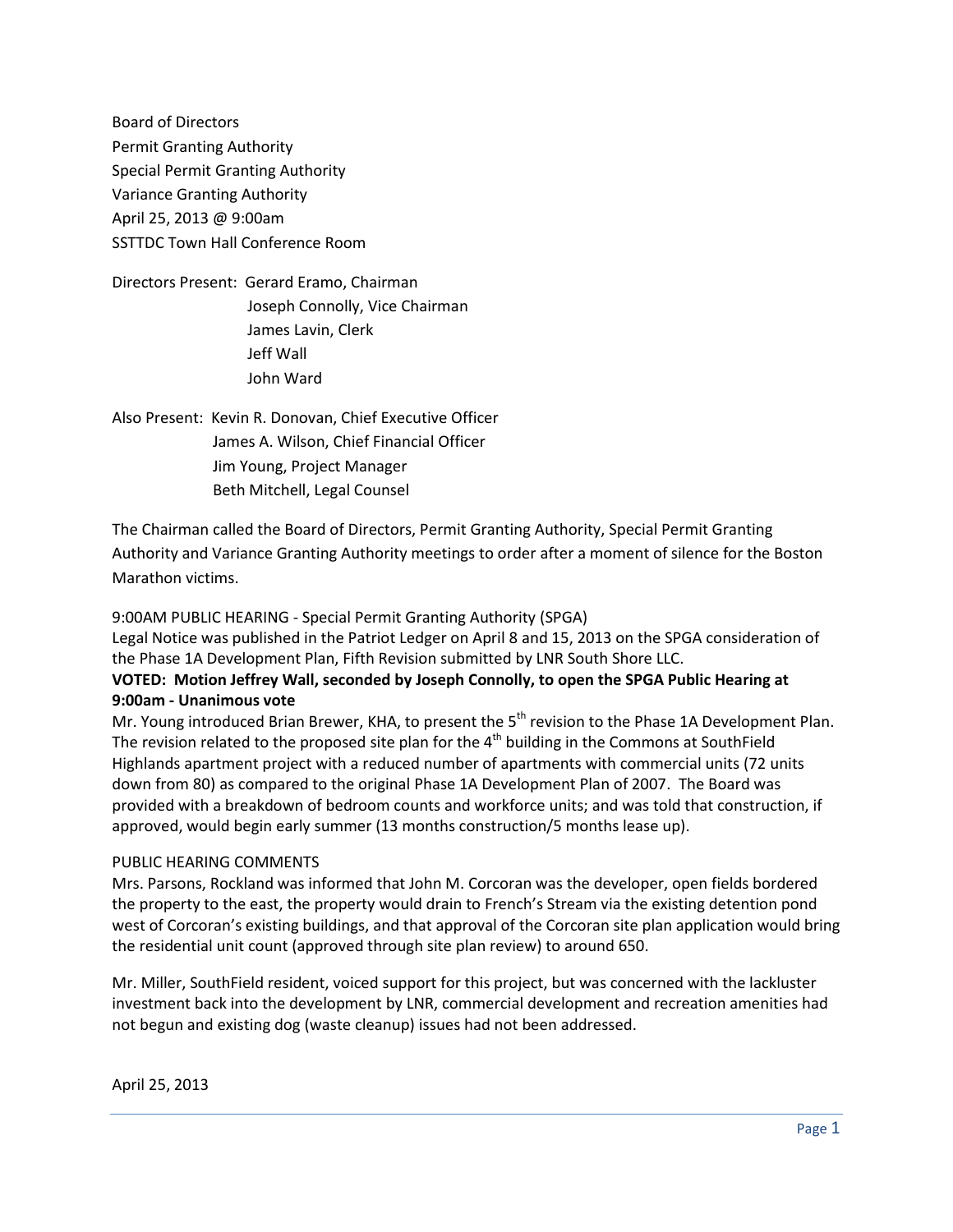Mr. Doyle, SouthField resident, also voiced concern that there was neither commercial development nor development of the other amenities, and suggested the Board reconsider the approval process on future applications for residential development until LNR submits a timeline for the construction of those elements.

Mr. LeMott, SouthField resident, noted the dog issue was a major concern, the apartment complex needed a dog park, and that tenants parking on Parkview Street was also a concern. Mr. Mahoney noted that the parking ratio was larger per unit in the site plan for the proposed building.

Robin Daniels, LNR, stated they were aware of the dog (waste) complaints and establishing a dog park was a priority. She was working to resolve the complaints of the SouthField Residents Association; and the Open Space and Recreation Plan was being implemented in accord with timelines in the Reuse Plan. Ms. Daniels also noted that LNR's future horizontal investment was critical to the development proposed in the 5<sup>th</sup> Revision.

Mr. Lavin stated the amenities were a high priority to the Board, that LNR was not in default on this issue, and that SSTTDC appreciated LNR's investment into the roadways. Mr. Doyle acknowledged that LNR was not in default, but noted the lack of tax revenue, the safety of development success and the build out of amenities were only solved by commercial development. He asked the Board to reconsider the impact to the budget and to request a development timeline.

Mr. Ryan stated LNR was spending time, resources and energy to spur commercial development in a challenging market and that residential development helped attract retail development; any interruption in permissible residential development would harm efforts already underway.

# **VOTED: Motion of Joseph Connolly, seconded by John Ward, to close the Public Hearing at 9:21am Unanimous vote**

## Board Measure 13-016

**VOTED: Motion of Joseph Connolly, seconded by James Lavin, to approve the Fifth Revision of the Phase 1A Development Plan submitted by LNR South Shore, LLC, all conditions of the approval shall be as noted in the Decision**

**Unanimous vote**

## 9:22AM PUBLIC HEARING – Variance Granting Authority (VGA)

Legal Notice was published in the Patriot Ledger on April 8 and 15, 2013 on VGA consideration of an application for one variance from the terms of the By-laws for Apartments with Commercial Building Form submitted by John M Corcoran & co. LLC.

# **VOTED: Motion Jeffrey Wall, seconded by John Ward, to open the VGA Public Hearing at 9:22am Unanimous vote**

Mr. Mahoney presented the details of the Variance Application for the Commons at SouthField Highlands II for 72 units of apartments with commercial, seeking relief from front building setback requirements due to building frontage and the angle of the lot line on Trotter Road/Parkview Street where the Village Center District and Main Street Overlay District converge. It was noted that the sidewalk would be built to the building and nullify the setback from the general public's perspective, consistent with how Corcoran's existing building on Trotter Road is laid out.

Mr. Connolly was informed that this building would be situated on 1.85 acres with 119 parking spaces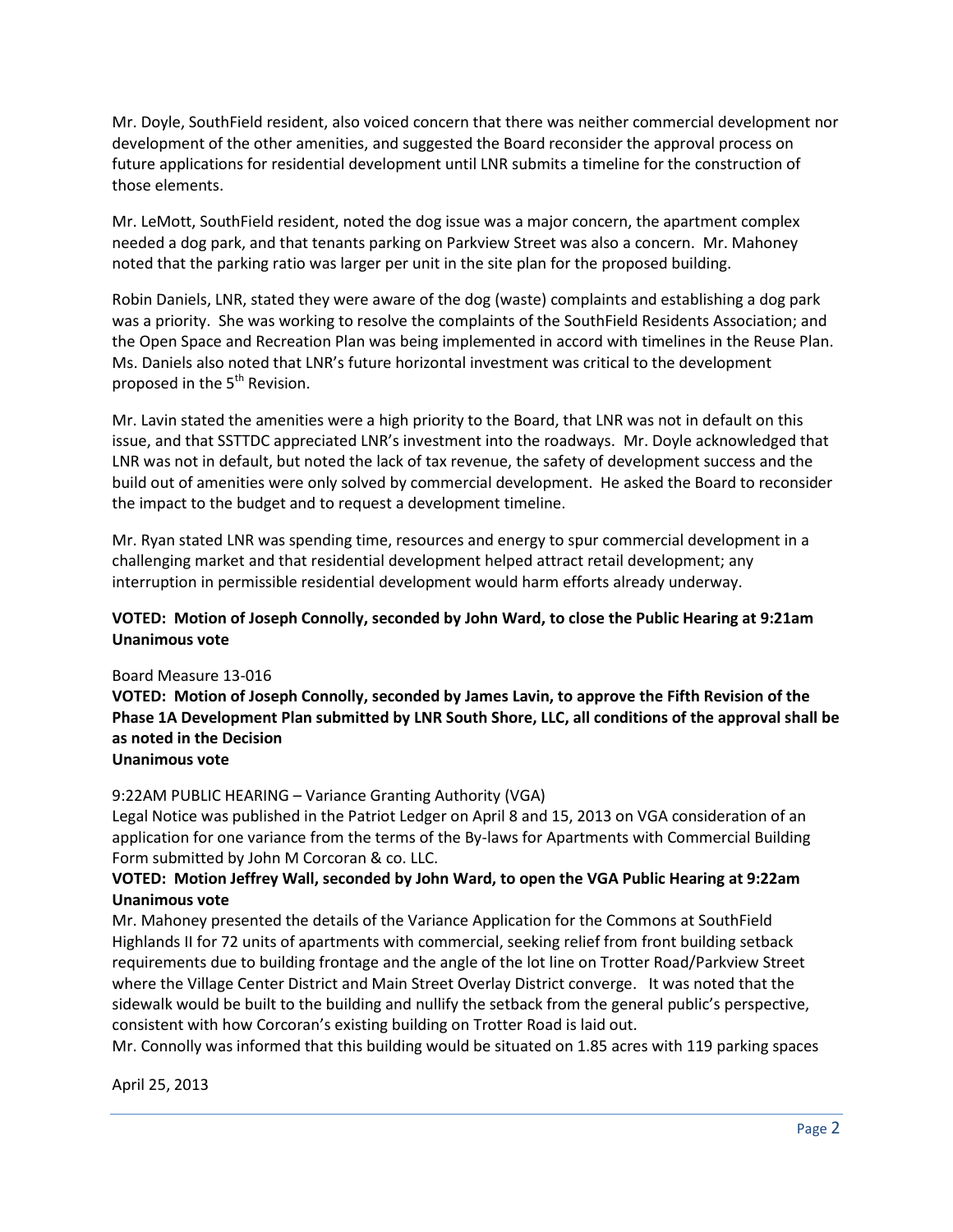and 6,642 s/f of commercial area. Mr. Mahoney indicated there were feasible prospects to bring services to the commercial space, as the population grew and as through traffic increased. Mr. Lavin noted that residential development provided the foundation to attract the retail.

#### PUBLIC HEARING COMMENTS

Mr. Doyle, SouthField resident, noted that commercial development was not limited to retail or services; an office building would not depend on residential development.

# **VOTED: Motion of Joseph Connolly, seconded by James Lavin, to close the public hearing at 9:29am Unanimous vote**

#### Board Measure 13-017

**VOTED: Motion of Joseph Connolly, seconded by John Ward, to approve the Variance Application submitted by John M. Corcoran and Company, LLC dated March 29, 2013 allowing the following variance from the requirements of the Zoning and Land Use By-Laws for NAS South Weymouth; allowing the front setback for building number 4 located on parcel 90-597-30 to vary from the front setback requirements for the Apartments with Commercial building form as shown on the Site Plans dated February 12, 2013**

#### **Unanimous vote**

#### 9:30AM PUBLIC HEARING – Permit Granting Authority (PGA)

Legal Notice was published in the Patriot Ledger on April 8 and 15, 2013 on PGA consideration of a Site Plan application for the Commons at SouthField Highlands II submitted by John M. Corcoran & Co., LLC. **VOTED: Motion of Jeffrey Wall, seconded by Joseph Connolly, to open the PGA public hearing at 9:30am, Unanimous vote**

Mr. Mahoney reviewed the site layout noting the proposed building was located within the Village Center District with some minor lot frontage within the Main Street Overlay District. The proposed building was an extension of Corcoran's existing apartment project. The proposed 4-story and 3-story building would have a roof deck, outdoor community space, dog walking relief area, concierge trash handling service, tuck under garage parking, and 1.65 parking spaces per unit. Mr. Wall and Mr. Lavin cautioned the applicant on potential issues with hallway trash pickup.

Mr. Mahoney noted that the application for site plan approval included a few waiver requests related to awning heights on the southern exposure (commercial space) of the building; a directional sign on the corner of Memorial Grove Avenue and Snowbird Avenue to direct vehicles to the leasing center, and parking lot light pole heights and spillover onto Snowbird Avenue.

Mr. Wall voiced concern with simultaneous construction of Snowbird Ave. and Trotter Road and was informed that the construction schedule would be managed by SSTTDC and MBTA.

Discussion ensued on uses that could be accommodated in the 15,000 s/f of commercial space in both SouthField Commons Building 3 and the proposed Building 4, and on public safety measures to prevent traffic issues when Trotter Road opens to Rte. 18. Mr. Young noted he was working with Corcoran and LNR to secure the runway area from cut through traffic and stressed the importance of future traffic monitoring efforts by SSTTDC/LNR.

There were no Public Hearing Comments on the site plan for the Commons at SouthField Highlands II.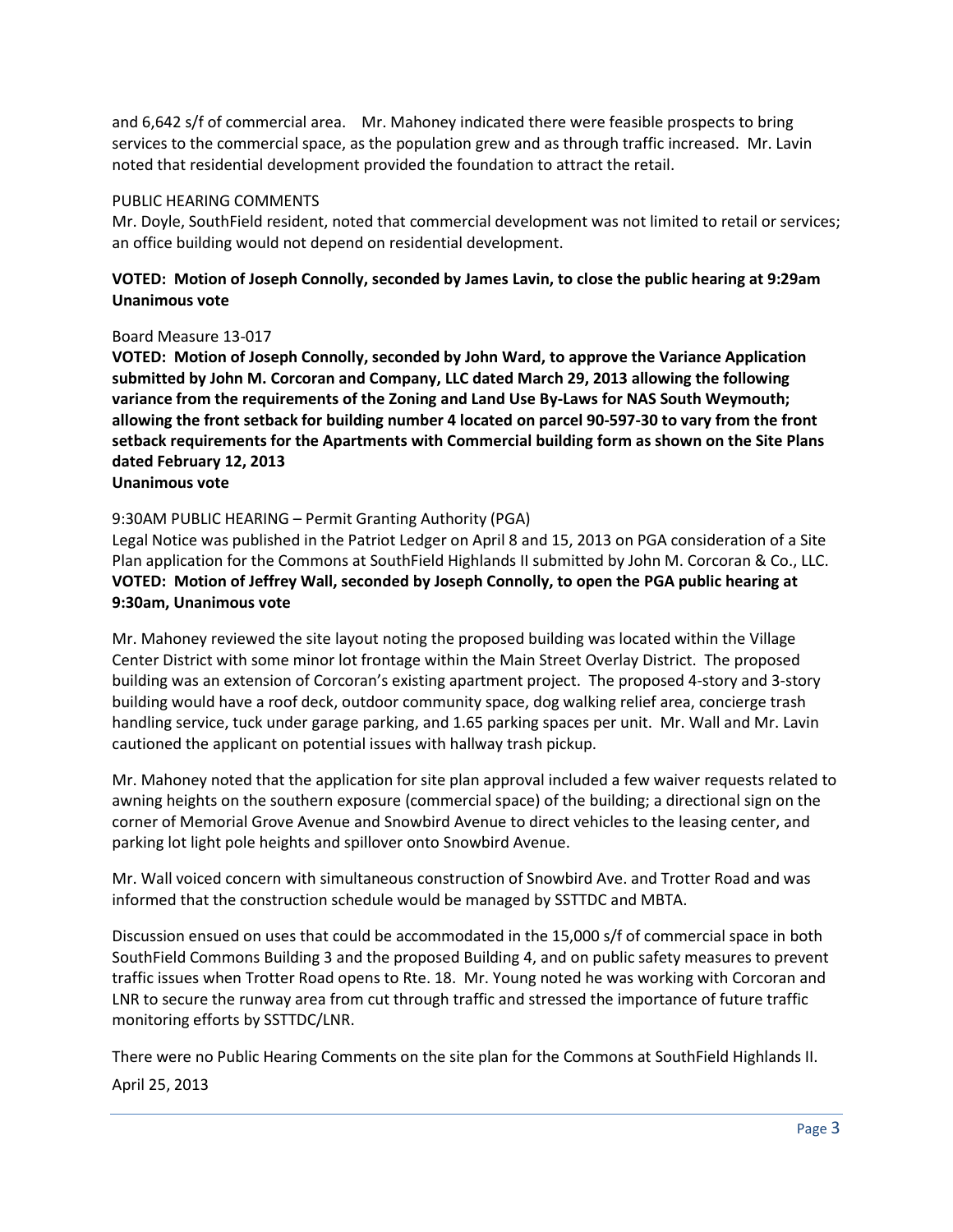Mr. Wall voiced his reluctance to approve this measure because of Resident and Board concerns on the lack of commercial development, but noted that both SSTTDC and LNR had taken measures to try to jump start commercial construction.

# **VOTED: Motion of Joseph Connolly, seconded by Jeffrey Wall, to close the public hearing at 9:50am Unanimous vote**

#### Board Measure 13-018

**VOTED: Motion of Joseph Connolly, seconded by James Lavin, to approve the Site Plan Application submitted by John M. Corcoran and Company, LLC for the Commons at SouthField Highlands II project. All conditions of the approval shall be noted in the Board's decision. Unanimous vote**

## Acquisition of LNR Property, LLC by Starwood Capital Group Affiliates

Ms. Mitchell addressed the Board on the completed transaction by Starwood Capital Group to acquire ownership and interests of LNR. The DDA required Board consent that Starwood had the necessary experience and financial resources to fulfill LNR's obligations under the DDA. A letter from Starwood outlined the acquisition and provided financial information and noted other similar projects they were involved in. Starwood was now the parent company to LNR South Shore LLC. Ms. Mitchell indicated there was no change in the master developer program.

The CEO introduced Mr. Cloney, commercial consultant for SSTTDC. He contacted the Starwood Capital Group and learned Starwood was focused on the SouthField project and that they appeared to be serious about moving the project forward. A brief discussion occurred on the costs of construction, and the competitive elements that potential commercial users look at when making decisions.

Mr. Wall noted there were no Starwood representatives in attendance and stated the Board needed assurances that they understood their responsibilities and obligations to the three Host Communities. Mr. Ryan informed the Board that he was in contact with Starwood, a point person between SSTTDC and Starwood would be identified in another week, requests for ideas and a timeline for commercial development would be appropriate and LNR's daily operation would remain the same. He apologized to the Board because he didn't think a Starwood representative would be needed here today.

#### Board Measure 13-019

**VOTED: Motion of Jeffrey Wall, seconded by James Lavin, that the Board finds, in accordance with the provisions of Article 14 of the NAS South Weymouth Amended and Restated Disposition Development Agreement dates as of March 24, 2008, as amended (the DDA), that the acquisition of LNR Property, LLC, the parent of LNR South Shore, LLC, by Starwood Capital Group or its affiliates satisfies the requirements of the DDA Unanimous vote**

#### **Minutes**

**VOTED: Motion of Jeffrey Wall, seconded by John Ward to accept the minutes of March 25, 2013 Unanimous vote**